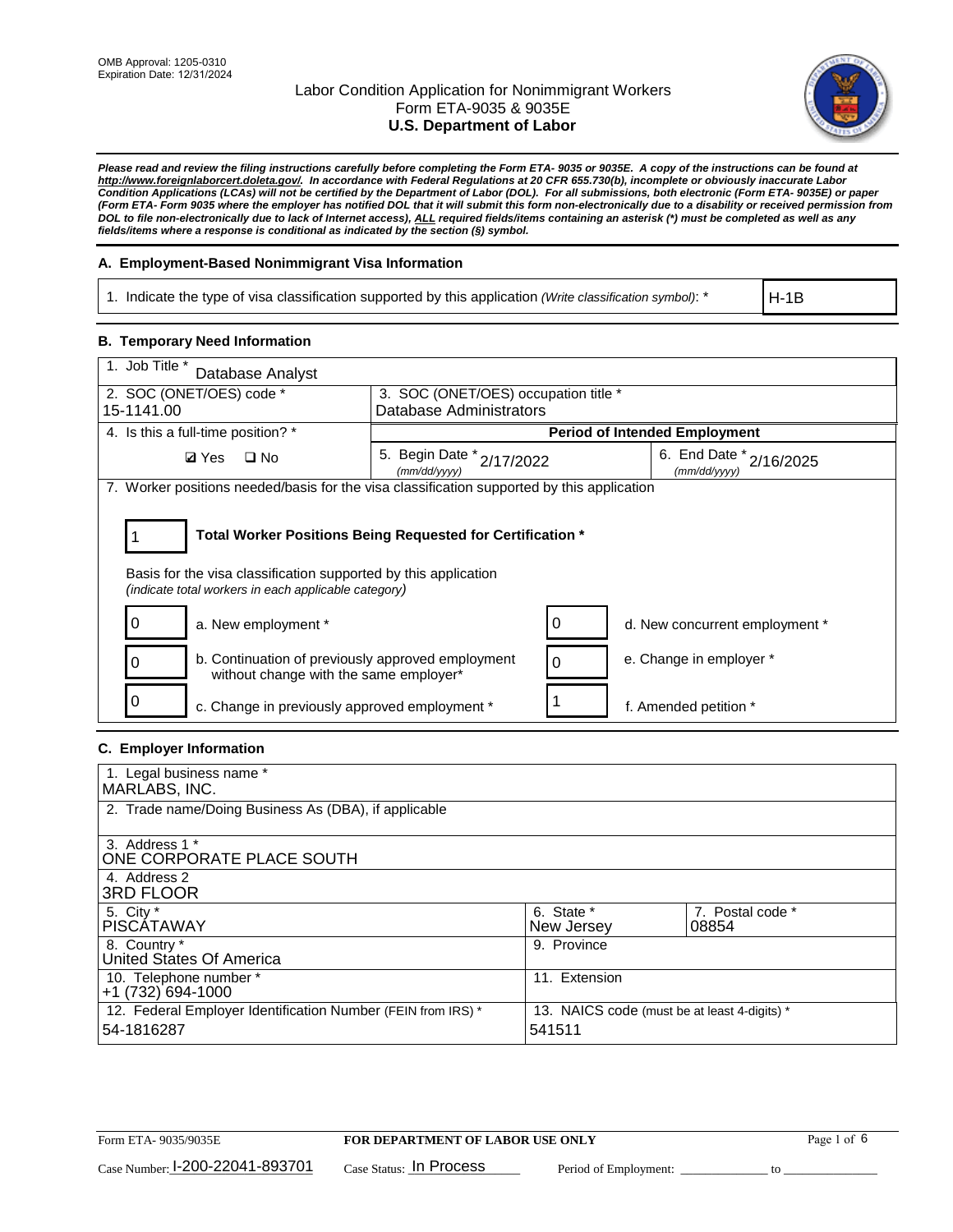

# **D. Employer Point of Contact Information**

**Important Note**: The information contained in this Section must be that of an employee of the employer who is authorized to act on behalf of the employer in labor certification matters. The information in this Section must be different from the agent or attorney information listed in Section E, unless the attorney is an employee of the employer.

| 1. Contact's last (family) name *               | 2. First (given) name * |                          | 3. Middle name(s)         |
|-------------------------------------------------|-------------------------|--------------------------|---------------------------|
| <b>VIDYADHARAN</b>                              | <b>SANJAY</b>           |                          |                           |
| 4. Contact's job title *<br>CHIEF LEGAL OFFICER |                         |                          |                           |
| 5. Address 1 *<br>1 CORPORATE PLACE SOUTH       |                         |                          |                           |
| 6. Address 2                                    |                         |                          |                           |
| 7. City $*$<br><b>PISCATAWAY</b>                |                         | 8. State *<br>New Jersey | 9. Postal code *<br>08854 |
| 10. Country *<br>United States Of America       |                         | 11. Province             |                           |
| 12. Telephone number *                          | 13. Extension           | 14. E-Mail address       |                           |
| +1 (732) 694-1000                               | 1600                    | SANJAY@MARLABS.COM       |                           |

# **E. Attorney or Agent Information (If applicable)**

**Important Note**: The employer authorizes the attorney or agent identified in this section to act on its behalf in connection with the filing of this application.

| 1. Is the employer represented by an attorney or agent in the filing of this application? *<br>If "Yes," complete the remainder of Section E below. |                            |              |                               | $\Box$ Yes        | <b>Ø</b> No                                          |  |
|-----------------------------------------------------------------------------------------------------------------------------------------------------|----------------------------|--------------|-------------------------------|-------------------|------------------------------------------------------|--|
| 2. Attorney or Agent's last (family) name §                                                                                                         | 3. First (given) name $\S$ |              |                               | 4. Middle name(s) |                                                      |  |
| 5. Address 1 §                                                                                                                                      |                            |              |                               |                   |                                                      |  |
| 6. Address 2                                                                                                                                        |                            |              |                               |                   |                                                      |  |
| 7. City §                                                                                                                                           |                            | 8. State §   |                               |                   | 9. Postal code §                                     |  |
| 10. Country §                                                                                                                                       |                            | 11. Province |                               |                   |                                                      |  |
| 12. Telephone number §                                                                                                                              | 13. Extension              |              | 14. E-Mail address            |                   |                                                      |  |
| 15. Law firm/Business name §                                                                                                                        |                            |              | 16. Law firm/Business FEIN §  |                   |                                                      |  |
| 17. State Bar number (only if attorney) §                                                                                                           |                            |              | standing (only if attorney) § |                   | 18. State of highest court where attorney is in good |  |
| 19. Name of the highest State court where attorney is in good standing (only if attorney) §                                                         |                            |              |                               |                   |                                                      |  |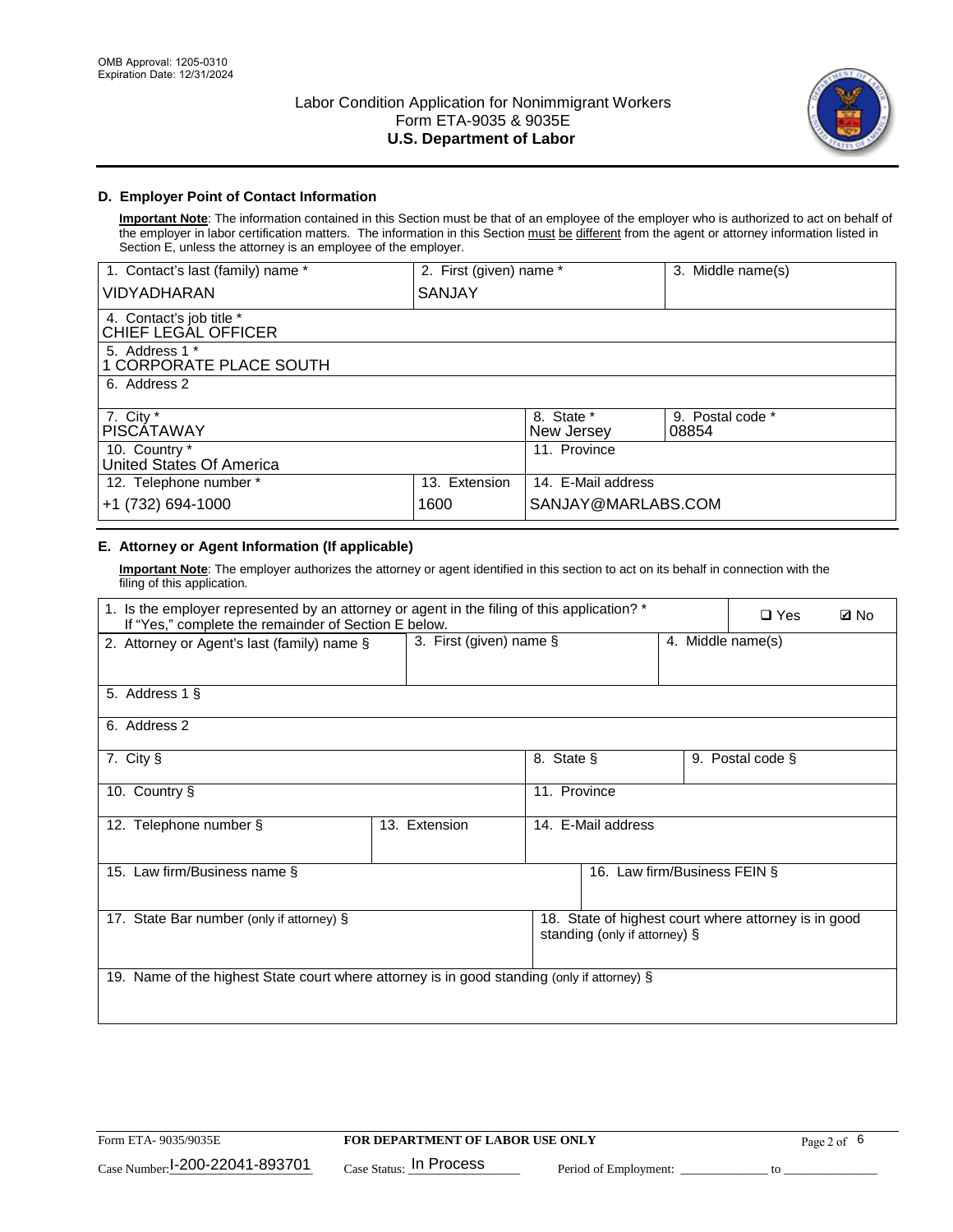

#### **F. Employment and Wage Information**

**Important Note**: The employer must define the intended place(s) of employment with as much geographic specificity as possible. Each intended place(s) of employment listed below must be the worksite or physical location where the work will actually be performed and cannot be a P.O. Box. The employer must identify all intended places of employment, including those of short duration, on the LCA. 20 CFR 655.730(c)(5). If the employer is submitting this form non-electronically and the work is expected to be performed in more than one location, an attachment must be submitted in order to complete this section. An employer has the option to use either a single Form ETA-9035/9035E or multiple forms to disclose all intended places of employment. If the employer has more than ten (10) intended places of employment at the time of filing this application, the employer must file as many additional LCAs as are necessary to list all intended places of employment. See the form instructions for further information about identifying all intended places of employment.

#### a.*Place of Employment Information* 1

| 1. Enter the estimated number of workers that will perform work at this place of employment under<br>the LCA.* |                                                                                                                                |  |                                            |                          |  |  |  |  |
|----------------------------------------------------------------------------------------------------------------|--------------------------------------------------------------------------------------------------------------------------------|--|--------------------------------------------|--------------------------|--|--|--|--|
|                                                                                                                | 2. Indicate whether the worker(s) subject to this LCA will be placed with a secondary entity at this<br>place of employment. * |  |                                            |                          |  |  |  |  |
|                                                                                                                | 3. If "Yes" to question 2, provide the legal business name of the secondary entity. §                                          |  |                                            |                          |  |  |  |  |
|                                                                                                                | Capital One                                                                                                                    |  |                                            |                          |  |  |  |  |
|                                                                                                                | 4. Address 1 *<br>7628 Wistar Village Dr Apt A                                                                                 |  |                                            |                          |  |  |  |  |
|                                                                                                                | 5. Address 2                                                                                                                   |  |                                            |                          |  |  |  |  |
| 6. City $*$<br>Henrico                                                                                         | 8. State/District/Territory *                                                                                                  |  | 7. County *<br>Henrico<br>9. Postal code * |                          |  |  |  |  |
| Virginia                                                                                                       |                                                                                                                                |  | 23228                                      |                          |  |  |  |  |
|                                                                                                                | 10. Wage Rate Paid to Nonimmigrant Workers *                                                                                   |  | 10a. Per: (Choose only one)*               |                          |  |  |  |  |
|                                                                                                                | From * \$ 82000 00<br>To: $$$                                                                                                  |  | □ Hour □ Week □ Bi-Weekly □ Month 回 Year   |                          |  |  |  |  |
|                                                                                                                | 11. Prevailing Wage Rate *                                                                                                     |  | 11a. Per: (Choose only one)*               |                          |  |  |  |  |
|                                                                                                                | 81910 00<br>$\mathbf{\hat{S}}$                                                                                                 |  | □ Hour □ Week □ Bi-Weekly □ Month ☑ Year   |                          |  |  |  |  |
|                                                                                                                | Questions 12-14. Identify the source used for the prevailing wage (PW) (check and fully complete only one): *                  |  |                                            |                          |  |  |  |  |
| 12.<br>$\overline{\phantom{a}}$                                                                                | A Prevailing Wage Determination (PWD) issued by the Department of Labor                                                        |  |                                            | a. PWD tracking number § |  |  |  |  |
| 13.<br>$\mathbf v$                                                                                             | A PW obtained independently from the Occupational Employment Statistics (OES) Program                                          |  |                                            |                          |  |  |  |  |
|                                                                                                                | a. Wage Level (check one): §                                                                                                   |  |                                            | b. Source Year §         |  |  |  |  |
|                                                                                                                | பெ<br>□⊪<br>$\Box$ IV<br>$\Box$ N/A<br>$\Box$ l                                                                                |  |                                            | 7/1/2021 - 6/30/2022     |  |  |  |  |
| 14.                                                                                                            | A PW obtained using another legitimate source (other than OES) or an independent authoritative source                          |  |                                            |                          |  |  |  |  |
|                                                                                                                | a. Source Type (check one): §<br>b. Source Year §<br>$\Box$ CBA<br>$\Box$ DBA<br>$\square$ SCA<br>$\Box$ Other/ PW Survey      |  |                                            |                          |  |  |  |  |
|                                                                                                                | c. If responded "Other/ PW Survey" in question 14.a, enter the name of the survey producer or publisher §                      |  |                                            |                          |  |  |  |  |
|                                                                                                                | d. If responded "Other/ PW Survey" in question 14.a, enter the title or name of the PW survey §                                |  |                                            |                          |  |  |  |  |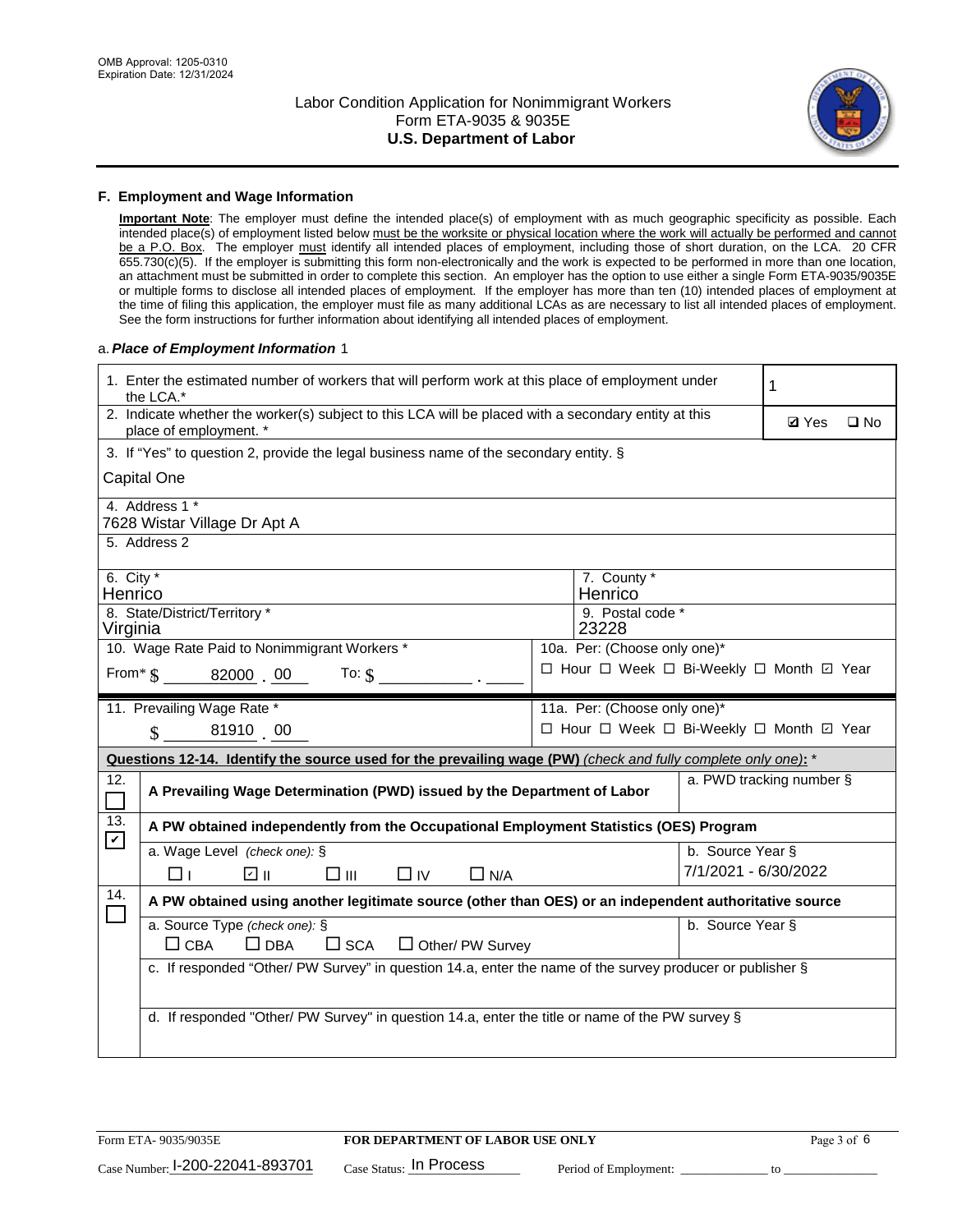

# **G. Employer Labor Condition Statements**

! *Important Note:* In order for your application to be processed, you MUST read Section G of the Form ETA-9035CP - General Instructions for the 9035 & 9035E under the heading "Employer Labor Condition Statements" and agree to all four (4) labor condition statements summarized below:

- (1) **Wages:** The employer shall pay nonimmigrant workers at least the prevailing wage or the employer's actual wage, whichever is higher, and pay for non-productive time. The employer shall offer nonimmigrant workers benefits and eligibility for benefits provided as compensation for services on the same basis as the employer offers to U.S. workers. The employer shall not make deductions to recoup a business expense(s) of the employer including attorney fees and other costs connected to the performance of H-1B, H-1B1, or E-3 program functions which are required to be performed by the employer. This includes expenses related to the preparation and filing of this LCA and related visa petition information. 20 CFR 655.731;
- (2) **Working Conditions:** The employer shall provide working conditions for nonimmigrants which will not adversely affect the working conditions of workers similarly employed. The employer's obligation regarding working conditions shall extend for the duration of the validity period of the certified LCA or the period during which the worker(s) working pursuant to this LCA is employed by the employer, whichever is longer. 20 CFR 655.732;
- (3) **Strike, Lockout, or Work Stoppage:** At the time of filing this LCA, the employer is not involved in a strike, lockout, or work stoppage in the course of a labor dispute in the occupational classification in the area(s) of intended employment. The employer will notify the Department of Labor within 3 days of the occurrence of a strike or lockout in the occupation, and in that event the LCA will not be used to support a petition filing with the U.S. Citizenship and Immigration Services (USCIS) until the DOL Employment and Training Administration (ETA) determines that the strike or lockout has ended. 20 CFR 655.733; and
- (4) **Notice:** Notice of the LCA filing was provided no more than 30 days before the filing of this LCA or will be provided on the day this LCA is filed to the bargaining representative in the occupation and area of intended employment, or if there is no bargaining representative, to workers in the occupation at the place(s) of employment either by electronic or physical posting. This notice was or will be posted for a total period of 10 days, except that if employees are provided individual direct notice by e-mail, notification need only be given once. A copy of the notice documentation will be maintained in the employer's public access file. A copy of this LCA will be provided to each nonimmigrant worker employed pursuant to the LCA. The employer shall, no later than the date the worker(s) report to work at the place(s) of employment, provide a signed copy of the certified LCA to the worker(s) working pursuant to this LCA. 20 CFR 655.734.

1. **I have read and agree to** Labor Condition Statements 1, 2, 3, and 4 above and as fully explained in Section G of the Form ETA-9035CP – General Instructions for the 9035 & 9035E and the Department's regulations at 20 CFR 655 Subpart H. \*

**Ø**Yes ロNo

### **H. Additional Employer Labor Condition Statements –H-1B Employers ONLY**

!**Important Note***:* In order for your H-1B application to be processed, you MUST read Section H – Subsection 1 of the Form ETA 9035CP – General Instructions for the 9035 & 9035E under the heading "Additional Employer Labor Condition Statements" and answer the questions below.

#### *a. Subsection 1*

| 1. At the time of filing this LCA, is the employer H-1B dependent? §                                                                                                                                                                                          |  |  | $\square$ No |              |
|---------------------------------------------------------------------------------------------------------------------------------------------------------------------------------------------------------------------------------------------------------------|--|--|--------------|--------------|
| 2. At the time of filing this LCA, is the employer a willful violator? $\S$                                                                                                                                                                                   |  |  | ⊡ No         |              |
| 3. If "Yes" is marked in questions H.1 and/or H.2, you must answer "Yes" or "No" regarding<br>whether the employer will use this application ONLY to support H-1B petitions or extensions of<br>status for exempt H-1B nonimmigrant workers? §                |  |  | $\Box$ No    |              |
| 4. If "Yes" is marked in question H.3, identify the statutory basis for the<br>■ \$60,000 or higher annual wage<br>exemption of the H-1B nonimmigrant workers associated with this<br>□ Master's Degree or higher in related specialty<br>$\Box$ Both<br>LCA. |  |  |              |              |
| H-1B Dependent or Willful Violator Employers -Master's Degree or Higher Exemptions ONLY                                                                                                                                                                       |  |  |              |              |
| 5. Indicate whether a completed Appendix A is attached to this LCA covering any H-1B<br>nonimmigrant worker for whom the statutory exemption will be based <b>ONLY</b> on attainment of a<br>Master's Degree or higher in related specialty. §                |  |  | ⊡ No         | <b>Q</b> N/A |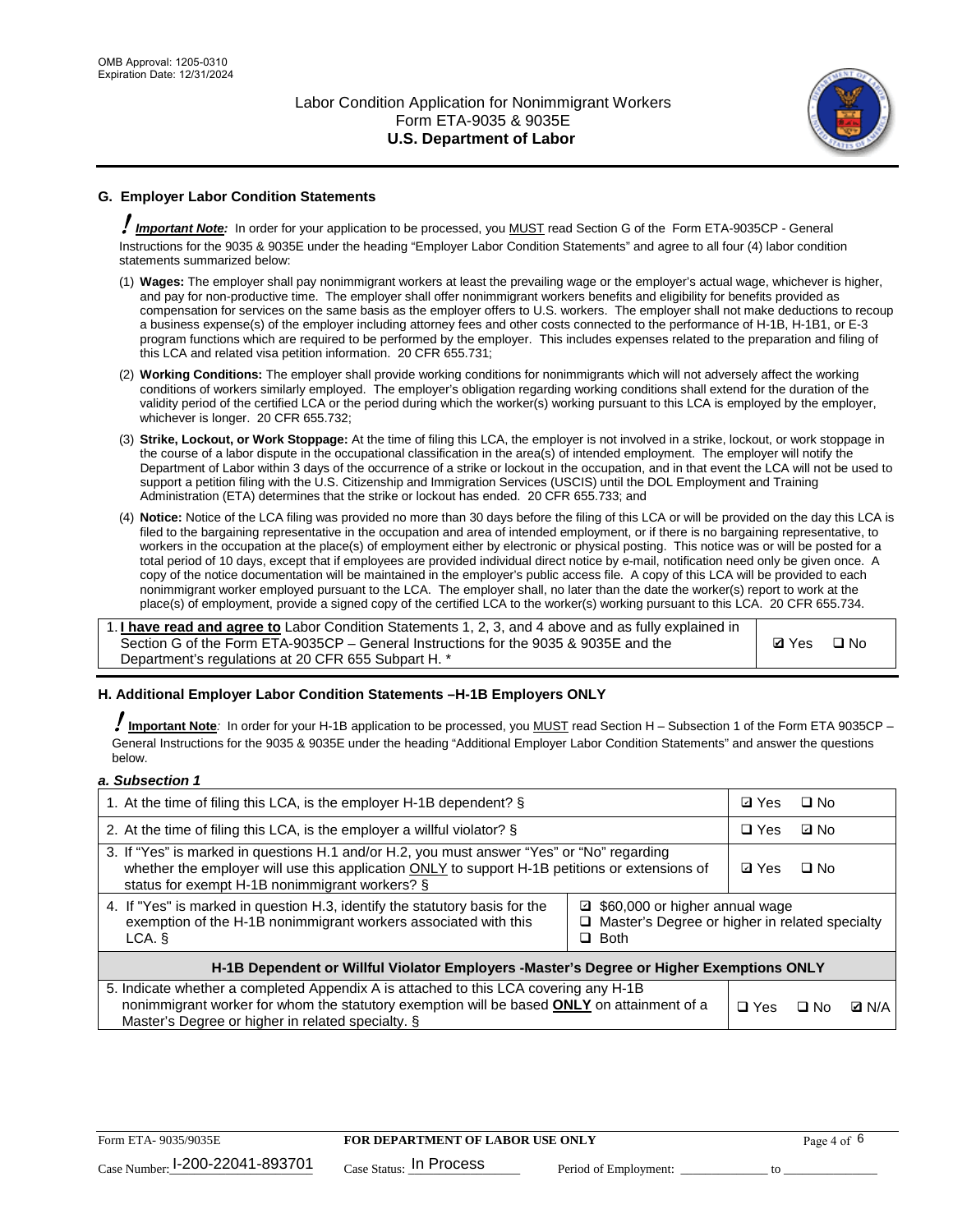

**If you marked "Yes" to questions H.a.1 (H-1B dependent) and/or H.a.2 (H-1B willful violator) and "No" to question H.a.3 (exempt H-1B nonimmigrant workers), you MUST read Section H – Subsection 2 of the Form ETA 9035CP – General Instructions for the 9035 & 9035E under the heading "Additional Employer Labor Condition Statements" and indicate your agreement to all three (3) additional statements summarized below.**

#### *b. Subsection 2*

- A. **Displacement:** An H-1B dependent or willful violator employer is prohibited from displacing a U.S. worker in its own workforce within the period beginning 90 days before and ending 90 days after the date of filing of the visa petition. 20 CFR 655.738(c);
- B. **Secondary Displacement:** An H-1B dependent or willful violator employer is prohibited from placing an H-1B nonimmigrant worker(s) with another/secondary employer where there are indicia of an employment relationship between the nonimmigrant worker(s) and that other/secondary employer (thus possibly affecting the jobs of U.S. workers employed by that other employer), unless and until the employer subject to this LCA makes the inquiries and/or receives the information set forth in 20 CFR 655.738(d)(5) concerning that other/secondary employer's displacement of similarly employed U.S. workers in its workforce within the period beginning 90 days before and ending 90 days after the date of such placement. 20 CFR 655.738(d). Even if the required inquiry of the secondary employer is made, the H-1B dependent or willful violator employer will be subject to a finding of a violation of the secondary displacement prohibition if the secondary employer, in fact, displaces any U.S. worker(s) during the applicable time period; and
- C. **Recruitment and Hiring:** Prior to filing this LCA or any petition or request for extension of status for nonimmigrant worker(s) supported by this LCA, the H-1B dependent or willful violator employer must take good faith steps to recruit U.S. workers for the job(s) using procedures that meet industry-wide standards and offer compensation that is at least as great as the required wage to be paid to the nonimmigrant worker(s) pursuant to 20 CFR 655.731(a). The employer must offer the job(s) to any U.S. worker who applies and is equally or better qualified for the job than the nonimmigrant worker. 20 CFR 655.739.

| 6. I have read and agree to Additional Employer Labor Condition Statements A, B, and C above and |               |           |
|--------------------------------------------------------------------------------------------------|---------------|-----------|
| as fully explained in Section H – Subsections 1 and 2 of the Form ETA 9035CP – General           | $\square$ Yes | $\Box$ No |
| Instructions for the 9035 & 9035 E and the Department's regulations at 20 CFR 655 Subpart H. §   |               |           |

### **I. Public Disclosure Information**

! **Important Note***:* You must select one or both of the options listed in this Section.

**sqrt** Employer's principal place of business □ Place of employment

### **J. Notice of Obligations**

A. Upon receipt of the certified LCA, the employer must take the following actions:

- o Print and sign a hard copy of the LCA if filing electronically (20 CFR 655.730(c)(3));<br>
Maintain the original signed and certified LCA in the employer's files (20 CFR 655.7
- Maintain the original signed and certified LCA in the employer's files (20 CFR 655.705(c)(2); 20 CFR 655.730(c)(3); and 20 CFR 655.760); and
- o Make a copy of the LCA, as well as necessary supporting documentation required by the Department of Labor regulations, available for public examination in a public access file at the employer's principal place of business in the U.S. or at the place of employment within one working day after the date on which the LCA is filed with the Department of Labor (20 CFR 655.705(c)(2) and 20 CFR 655.760).
- B. The employer must develop sufficient documentation to meet its burden of proof with respect to the validity of the statements made in its LCA and the accuracy of information provided, in the event that such statement or information is challenged (20 CFR 655.705(c)(5) and 20 CFR 655.700(d)(4)(iv)).
- C. The employer must make this LCA, supporting documentation, and other records available to officials of the Department of Labor upon request during any investigation under the Immigration and Nationality Act (20 CFR 655.760 and 20 CFR Subpart I).

*I declare under penalty of perjury that I have read and reviewed this application and that to the best of my knowledge, the*  information contained therein is true and accurate. I understand that to knowingly furnish materially false information in the *preparation of this form and any supplement thereto or to aid, abet, or counsel another to do so is a federal offense punishable by fines, imprisonment, or both (18 U.S.C. 2, 1001,1546,1621).*

| 1. Last (family) name of hiring or designated official *   2. First (given) name of hiring or designated official *   3. Middle initial §<br>Vidyadharan | Saniav           |  |
|----------------------------------------------------------------------------------------------------------------------------------------------------------|------------------|--|
| 4. Hiring or designated official title *<br>Chief Legal Officer                                                                                          |                  |  |
| 5. Signature *                                                                                                                                           | 6. Date signed * |  |

| Form ETA-9035/9035E             | FOR DEPARTMENT OF LABOR USE ONLY |                       |  |
|---------------------------------|----------------------------------|-----------------------|--|
| Case Number: 1-200-22041-893701 | $_{Case\; Status:}$ In Process   | Period of Employment: |  |